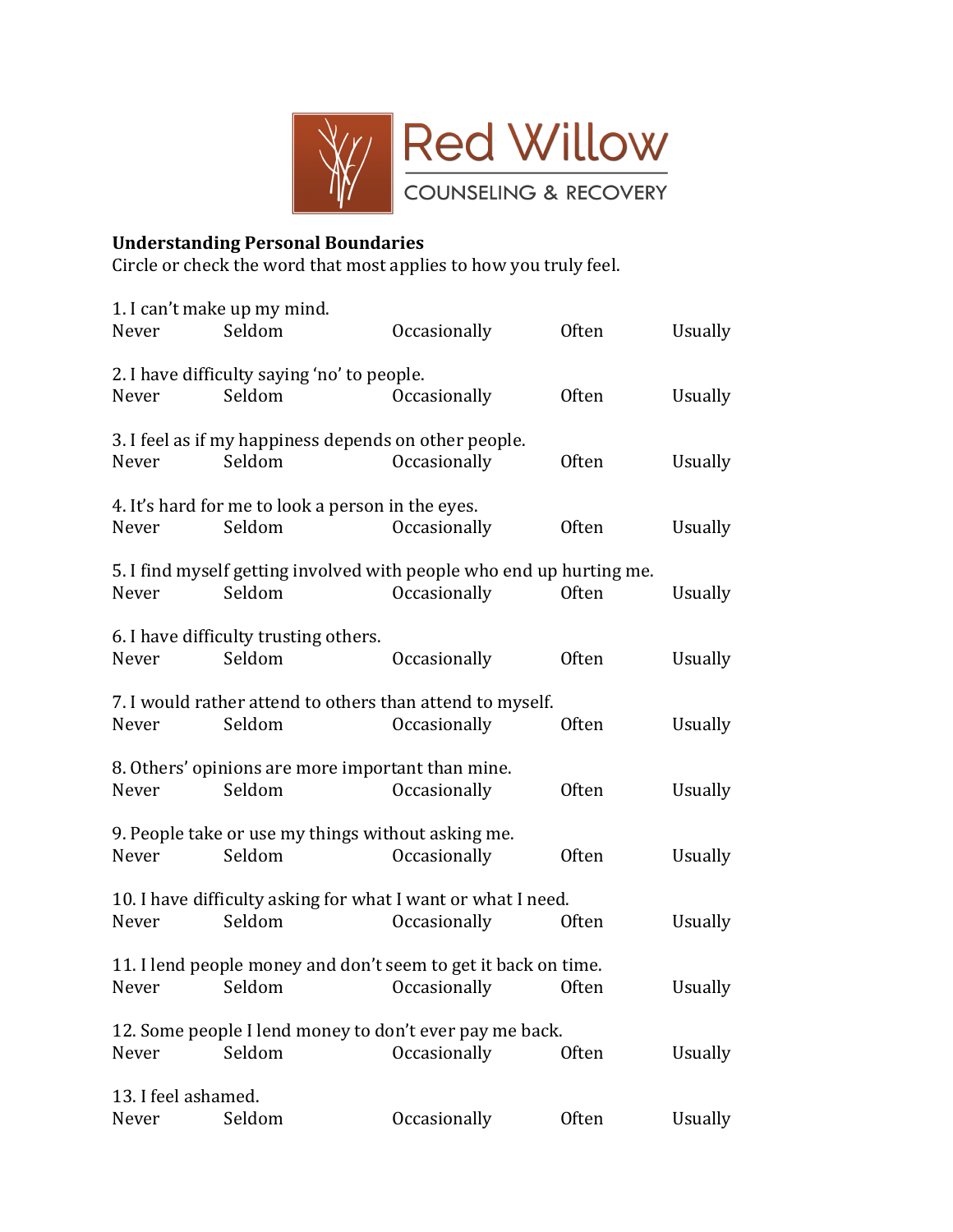| 14. I would rather go along with others than express what I'd really like to do. |                                                                       |                     |              |                |  |  |  |  |
|----------------------------------------------------------------------------------|-----------------------------------------------------------------------|---------------------|--------------|----------------|--|--|--|--|
| Never                                                                            | Seldom                                                                | Occasionally        | <b>Often</b> | Usually        |  |  |  |  |
| 15. I feel bad for being so 'different' from other people.                       |                                                                       |                     |              |                |  |  |  |  |
| Never                                                                            | Seldom                                                                | Occasionally        | <b>Often</b> | Usually        |  |  |  |  |
| 16. I feel anxious, scared, or afraid.                                           |                                                                       |                     |              |                |  |  |  |  |
| Never                                                                            | Seldom                                                                | Occasionally        | <b>Often</b> | <b>Usually</b> |  |  |  |  |
| 17. I spend my time/energy helping others so much that I neglect my own wants    |                                                                       |                     |              |                |  |  |  |  |
| and needs.                                                                       |                                                                       |                     |              |                |  |  |  |  |
| Never                                                                            | Seldom                                                                | Occasionally        | <b>Often</b> | <b>Usually</b> |  |  |  |  |
|                                                                                  | 18. It's hard for me to know what I believe and what I think.         |                     |              |                |  |  |  |  |
| Never                                                                            | Seldom                                                                | Occasionally        | Often        | <b>Usually</b> |  |  |  |  |
|                                                                                  | 19. I feel as if my happiness depends on circumstances outside of me. |                     |              |                |  |  |  |  |
| Never                                                                            | Seldom                                                                | Occasionally        | <b>Often</b> | Usually        |  |  |  |  |
|                                                                                  | 20. It's difficult to feel good.                                      |                     |              |                |  |  |  |  |
| Never                                                                            | Seldom                                                                | Occasionally        | Often        | <b>Usually</b> |  |  |  |  |
|                                                                                  | 21. I have a hard time knowing what I really feel.                    |                     |              |                |  |  |  |  |
| Never                                                                            | Seldom                                                                | Occasionally        | <b>Often</b> | <b>Usually</b> |  |  |  |  |
| 22. I find myself getting involved with people who end up being bad for me.      |                                                                       |                     |              |                |  |  |  |  |
| Never                                                                            | Seldom                                                                | Occasionally        | <b>Often</b> | Usually        |  |  |  |  |
|                                                                                  | 23. It's hard for me to make decisions.                               |                     |              |                |  |  |  |  |
| Never                                                                            | Seldom                                                                | <b>Occasionally</b> | Often        | Usually        |  |  |  |  |
| 24. I get angry.                                                                 |                                                                       |                     |              |                |  |  |  |  |
| Never                                                                            | Seldom                                                                | Occasionally        | Often        | Usually        |  |  |  |  |
|                                                                                  | 25. I don't get to spend much time alone.                             |                     |              |                |  |  |  |  |
| Never                                                                            | Seldom                                                                | Occasionally        | <b>Often</b> | <b>Usually</b> |  |  |  |  |
|                                                                                  | 26. I tend to take on the moods of people close to me.                |                     |              |                |  |  |  |  |
| Never                                                                            | Seldom                                                                | Occasionally        | <b>Often</b> | <b>Usually</b> |  |  |  |  |
| 27. I have a hard time keeping a confidence or secret.                           |                                                                       |                     |              |                |  |  |  |  |
| Never                                                                            | Seldom                                                                | Occasionally        | <b>Often</b> | <b>Usually</b> |  |  |  |  |
| 28. I am overly sensitive to criticism.                                          |                                                                       |                     |              |                |  |  |  |  |
| Never                                                                            | Seldom                                                                | Occasionally        | Often        | <b>Usually</b> |  |  |  |  |
| 29. I feel hurt.                                                                 |                                                                       |                     |              |                |  |  |  |  |
| Never                                                                            | Seldom                                                                | Occasionally        | Often        | <b>Usually</b> |  |  |  |  |